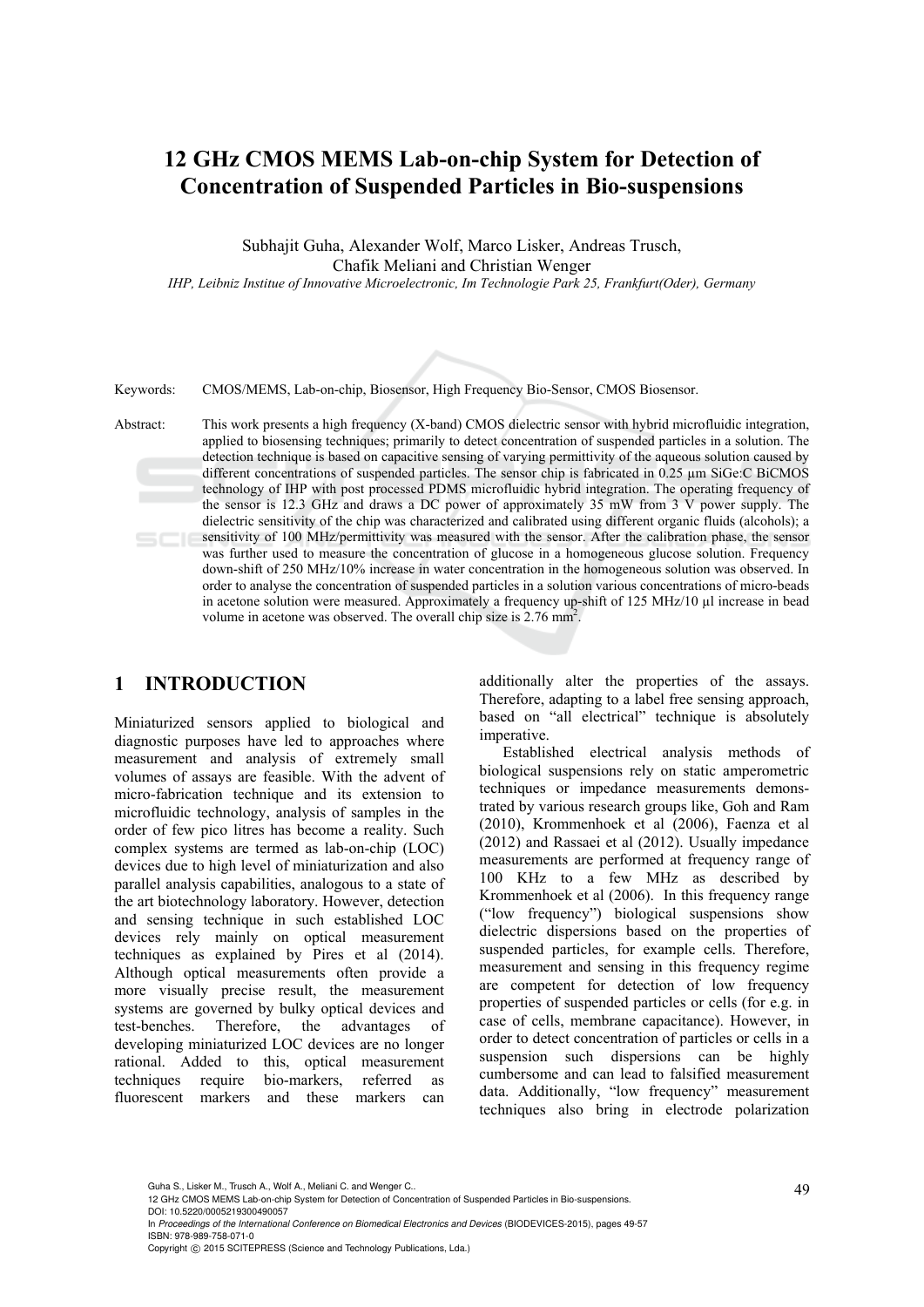mechanism at the electrode electrolyte (biological suspension) interface, leading to another dispersion mechanism called the "α dielectric dispersion", described by Faenza et al (2012). Also double layer capacitance at the electrode electrolyte interface influences the impedance measurement and requires thorough modelling in order to incorporate its effects on the measurements. Thus, at lower frequencies, irrelevant dispersion effects and surface electrochemistry have a strong influence, often making measurement and especially detection of concentration of suspended particles in a solution extremely complex. On the other hand, amperometric techniques allow very precise measurement but suffer from real miniaturization issues as a bulky reference electrode is needed for maintaining solution potential, as can be seen in approaches like the one described by Rassaei et al (2012). High frequency (in the order of tens of GHz) sensors can offer a potential solution to evade the aforementioned problems. The compatibility of such sensors with standard CMOS or BiCMOS process Ń technology would further reduce fabrication costs, making them highly lucrative for biosensing approaches.

The advances in RF engineering have led research groups to explore high frequency characterization of biological suspensions and biomaterials. Grenier et al (2013) have demonstrated the distinction of living and dead cells using dielectric spectroscopy form 1 GHz to 40 GHz with a passive interdigitated electrode sensor. Ferrier et al (2009) have also shown interferometric microwave sensors for detection of single cells. A coplanar waveguide approach to characterize yeast cells was exhibited by Yang et al (2010). However, most of the aforementioned characterizing sensors are primarily passive structures realized on PCBs, therefore, pressing an ever increasing demand for complete CMOS or BiCMOS sensor system. In previous works, for e.g. Guha et al (2013), Guha et al (2014), we have demonstrated C-band to X-band complete CMOS microwave sensors for dielectric characterization of glucose solutions, biomaterials and also imaging of biomaterials. In this work, we report a complete CMOS/microfluidic system for dielectric detection of suspended particles in biological suspensions in the frequency range of 12 GHz. Hybrid integration of the microfluidic system to the CMOS chip is performed as a post process step after the chip fabrication. Simultaneous electrical and optical measurements of suspended particles in a solution depict close correlation of both the measurement. The X-band sensor described

in this work aids in avoiding low frequency dispersion mechanisms described previously. Thus, concentration of suspended particles can be unambiguously detected using such a high frequency sensor approach.

The dielectric sensing is based on capacitive scaling of an inetrdigitated capacitor (IDC), embedded in a CMOS cross coupled oscillator, analogous to a voltage controlled oscillator as explained by Lee (1998). In this report, the IDC acts as the variable capacitor. The capacitive scaling results in shift of resonant frequency of the CMOS oscillator. Therefore, the change of capacitance caused by the permittivity variation of the IDC ambient is read out as the resonant frequency shift of the oscillator. The permittivity variation is caused by the dielectric properties of the solutions flowing within the microfluidic channel aligned on top of the sensor.

# **2 SENSOR SYSTEM DESIGN**

The complete sensor system design includes a twostep process. The CMOS dielectric active sensor chip (CMOS oscillator with the embedded IDC) is fabricated in the standard 0.25 µm SiGe:C BiCMOS technology of IHP. The microfluidic system is made from polydimethylsiloxane (PDMS) using soft lithography technique with SU8 master mold. The sensor chip is diced from the wafer and bonded to the microfluidic system using oxygen plasma bonding technique.

## **2.1 Sensor Design**

A multi-fingered planar IDC is used as the sensor in this work. The sensing principle is based on the variation of fringing electric fields between the fingers of the IDC, due to the change of permittivity on top of it. Fig. 1 (a) shows the 3D structure of an IDC with material under test (MUT) placed on top of it. The 2D IDC geometry shown in Fig. 1(b) defines the spatial wavelength of the structure  $\lambda_{\rm{src}}$ , which is the distance between two successive fingers on the same electrode, also given as  $\lambda_{\rm spe}$  = 2(w+s). In this report, the length  $l$  of the finger is 50  $\mu$ m, width *w* is 10 µm and the spacing *s* is 20 µm. The 2D simulation of a unit cell of the IDC in Fig. 1(c) shows the electric field patterns between two adjacent fingers of the IDC penetrating into the MUT. The permittivity of the MUT influences the electric fields and also the capacitance of the IDC. The fringing field capacitance can be analysed based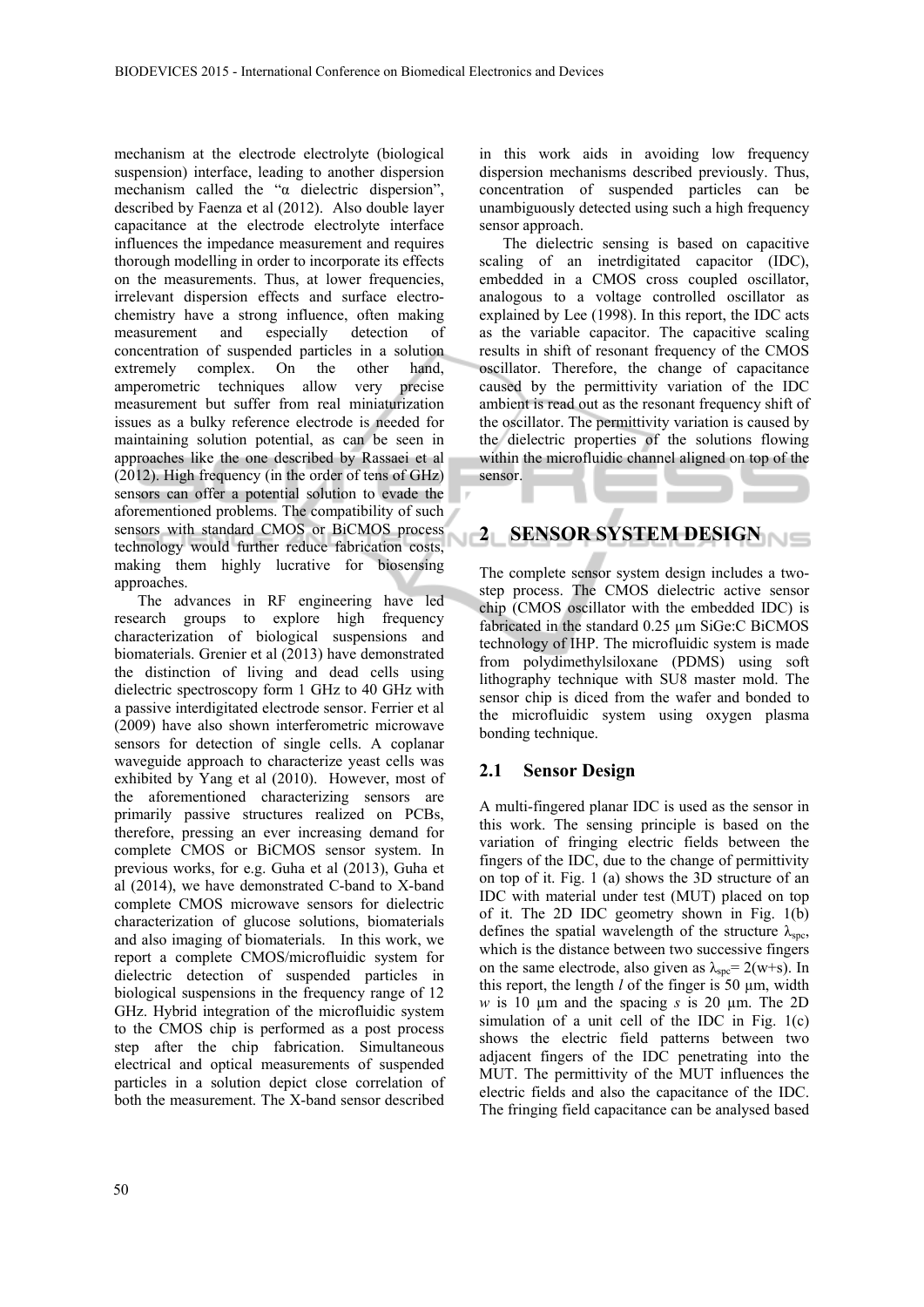on the quasi static approximation of Maxwell's equations. Such an approximation can be utilized when the spatial wavelength  $(\lambda_{\text{soc}})$  of the IDC is comparatively much smaller than the operating wavelength  $(\lambda_{em})$  of the same. The operating wavelength is the wavelength of the electromagnetic wave defined by the frequency  $(\omega=2\pi f)$  of operation, 12.3 GHz in our work. Therefore, the spatial wavelength ( $\lambda_{\rm spe}$ = 60 µm) is considerably smaller compared to the operating wavelength ( $\lambda_{\text{em}} = 2.5$ ) cm), and hence, quasi static approximation of Maxwell's equation holds well. The intensity of the electric field decays exponentially along the z direction as shown with simulation results in Fig. 1(c). The penetration depth  $(P_d)$  of the electric field is defined as the distance from the IDC surface along the z direction, where the strength of the electric field is 1/e times the maximum field strength. Thus such a sensor can be effectively used for near field sensing approaches.



Figure 1: (a) 3D structure of IDC with MUT on top. (b) 2D geometry of the IDC. (c) 2D simulation of electric field in IDC (d) Modelling of IDC showing the different capacitive contributions.

The total per unit length capacitance of the unit cell of the IDC is the summation of the capacitive contributions due to the fringing fields penetrating into the substrate and the MUT and the parallel plate capacitive contribution due to the height of the fingers. The various capacitive contributions are

shown in Fig. 1 (d). The mathematical formulation of the capacitive contributions can be expressed as,

$$
C_{unitcell} = C_{oxide} + C_{sub} + C_{MUT} \tag{1}
$$

The fringing field capacitance per unit length due to the MUT and substrate is given by,

$$
C_{sub} + C_{mut} = \varepsilon_0 \left(\frac{\varepsilon_{sub} + \varepsilon_{mut}}{2}\right) \frac{K(\sqrt{1+k^2})}{K(k)} \tag{2}
$$

where,  $K(k)$  is the solution of the infinite elliptical integral dependent on the geometry of the IDC. The total capacitance of the IDC is given as,

$$
C_{IDC} = (N-1)lC_{unitcell}
$$
 (3)

For a given geometry of the sensor, all the other capacitive contributions being effectively constant, the fringing field capacitance due to the MUT is the unique variable, depending on the permittivity of the MUT. The operating frequency of the sensor determines the frequency at which the electric fields within the MUT change their polarity. Thus, the permittivity of the MUT as sensed by the IDC is essentially the permittivity at the operating frequency.

In addition to the geometry, another very significant parameter of the sensor structure designed for high-frequency sensing technique is the self-resonating frequency (SRF) of the structure. SRF of a structure is defined as the frequency at which the capacitive contribution of the structure is nullified by its self-inductive contribution and the structure is purely resistive. The self-resonating phenomenon is shown in Fig. 2(a), where the resonance peak in the capacitance vs. frequency curve defines the frequency at which the IDC's selfinductance nullifies the capacitive contribution. The SRF is dependent on the size of the sensor and also on the permittivity of the substrate and the MUT. For a given geometry of the IDC on a specific substrate, the SRF is only dependent on the permittivity of the MUT. With the increase of the permittivity of the MUT the capacitance of the IDC increases and the SRF reduces as shown in Fig. 2(a). It is significant to design the operating frequency of the sensor system considerably lower than the SRF of the IDC. Fulfilment of such a condition ensures that the electric field in the IDC is rotation free and the structure is essentially capacitive. The simulated SRF of the IDC structure used in this work is beyond 150 GHz and the operating frequency of the oscillator circuit is 12 GHz. Thus, the structure is purely capacitive in the operating frequency range and Maxwell's equation in quasi static approximation can be applied, as discussed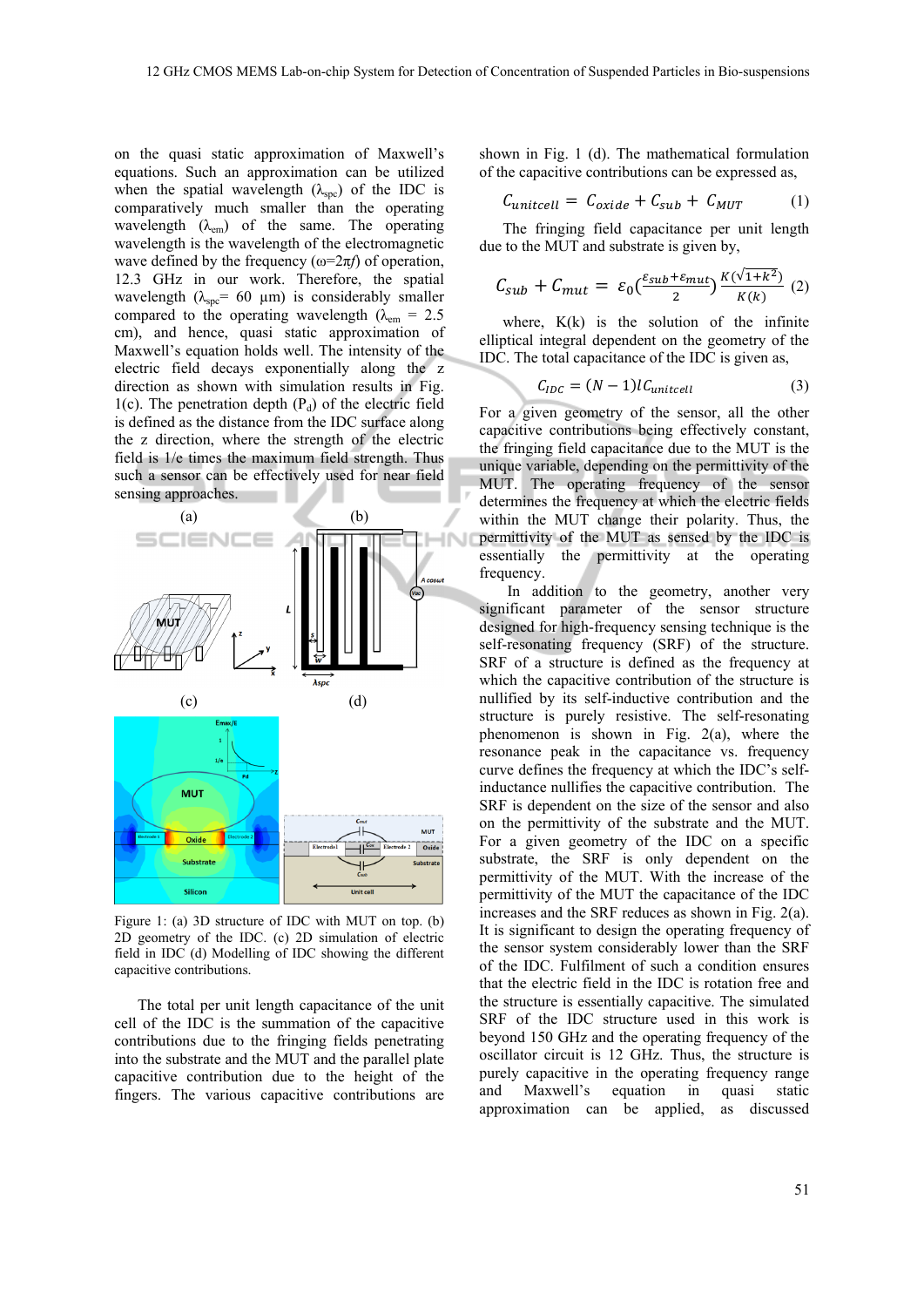previously. Equation 2 shows that the capacitance of the IDC increases with increase in the permittivity of the MUT, and the same is shown in the simulation results in Fig. 2(b) for the operating frequency around 12.3 GHz range. With respect to the sensing mechanism this up-shift of capacitance would be read out as a downscale of the resonant frequency of the oscillator.



Figure 2: (a) Impedance simulation of IDC showing constant capacitance at desired frequency. The self resonating frequency is far from the operating frequency. (b) Variation of capacitance of IDC with permittivity of MUT.

#### **2.1.1 Fabrication of IDC**

The IDC structure along with the CMOS oscillator is fabricated in the BiCMOS process line of IHP. Fig. 3(a) shows the planarised 0.25 µm SiGe:C BiCMOS back end of line (BEOL) stack with four metal layers. The bottom metal layers are lossy due to relatively small thickness as compared to the two top metal layers termed as TM1 and TM2. The IDC is designed in the lower loss TM2 metal layer of the BiCMOS stack. One major implication of the choice of the metal layer for designing the IDC, along with the influence on its quality factor is the influence of passivation layer. Passivation layer in microfabrication or CMOS technology is an insulation layer grown on top of the metal layers (electrodes) to protect the metal layers from external environment.

52

The passivation layer for a standard BiCMOS process is 400 nm of  $Si<sub>3</sub>N<sub>4</sub>$  (silicon nitride). In this work, in order to bond the PDMS microfluidic channel without further fabrication assisted steps, the standard  $Si<sub>3</sub>N<sub>4</sub>$  passivation layer is replaced by an  $SiO<sub>2</sub>$  (silicon dioxide) layer, followed by a Chemical Mechanical Polishing (CMP) Mechanical Polishing (CMP) planarization described by Lisker et al (2013). Therefore, when the IDC is designed on the topmost metal layer of the BiCMOS stack, as is done in this work, the passivation thickness is that of the height of  $SiO<sub>2</sub>$  and has a permittivity of 4.1.



Figure 3: (a) Schematic cross section view of IHP's BiCMOS stack. The sensor is fabricated on the topmost metal layer of the stack. (b) Simulation of variation of capacitance with permittivity for different thicknesses of the  $SiO<sub>2</sub>$  layer layer.

The thickness and the permittivity of the  $SiO<sub>2</sub>$ layer influence the sensor sensitivity. If the IDC is designed on the TM1 layer of the BiCMOS stack, the  $SiO<sub>2</sub>$  layer has a thickness of approximately 5  $\mu$ m. This is the combined height of SiO<sub>2</sub> on TM1 and  $SiO<sub>2</sub>$  on TM2. Fig. 3(b) shows the simulation of the influence of thickness of  $SiO<sub>2</sub>$  layer on the variation of capacitance due to permittivity change of MUT. The sensitivity of the stand-alone IDC is defined as the change of capacitance per unit change of permittivity, which is also given by the slope of the capacitance permittivity curve. The slope as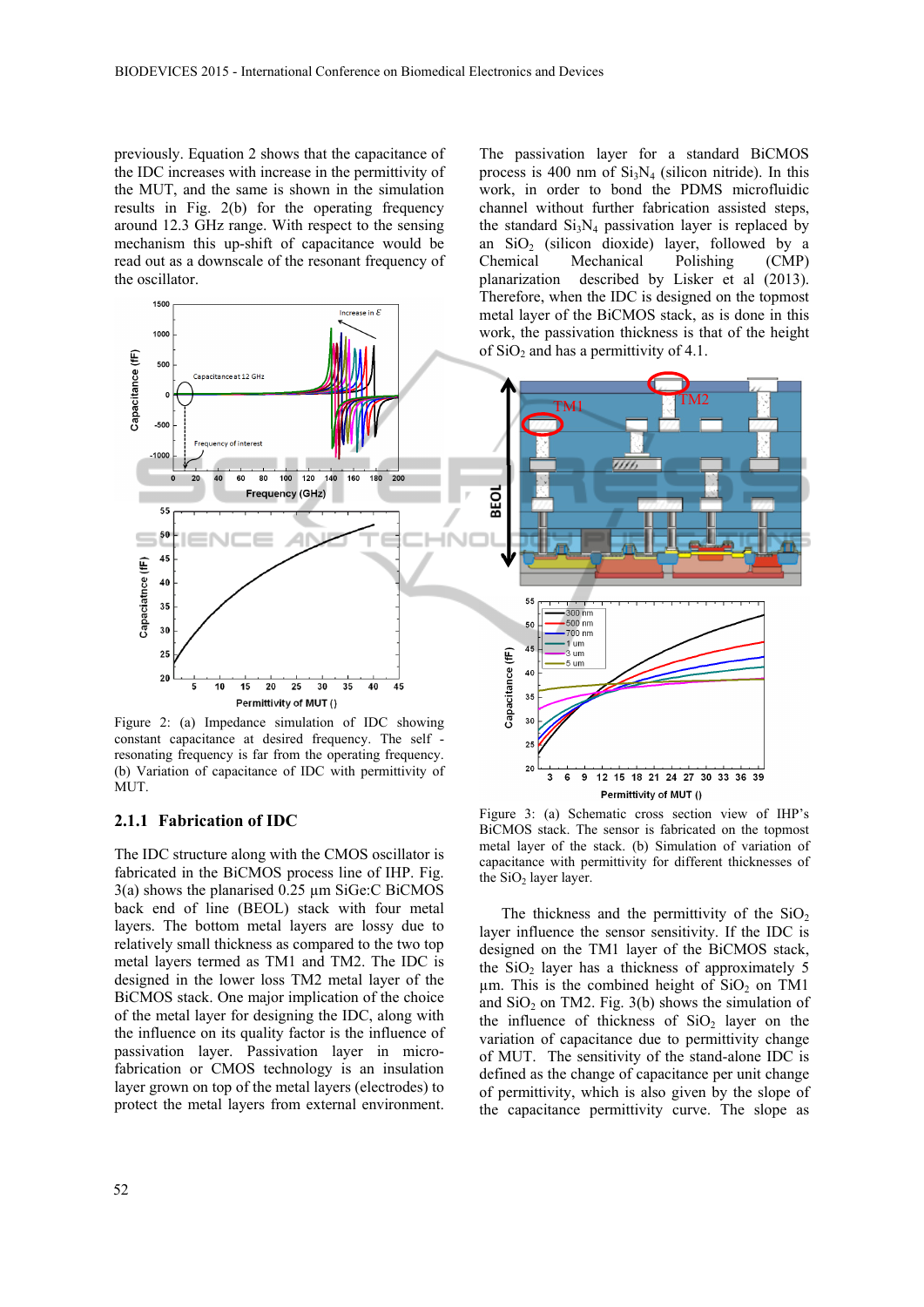noted is reduced with the increase in the thickness of the  $SiO<sub>2</sub>$  layer as shown in Fig. 3b. Such a result is intuitive from the previous section, where the strength of the electric field was expected to decay exponentially along the z direction. The effect of  $SiO<sub>2</sub>$  is of wide interest for near field bio sensing, as often the electrodes are passivated to prevent them from coming in direct contact with the bio materials. It is shown with simulations that the sensor is sensitive up to a passivation thickness of 5  $\mu$ m and thus can be efficiently used in near field bio sensing applications.

### **2.1.2 Sensor Circuit Design**

The IDC is coupled with a pair of inductors to form an LC resonator. The inductor is also fabricated on the topmost metal layer of the BiCMOS stack (TM2). The simulated inductance of the inductor is 500 pH, and has a quality factor of approximately 15 at the operating frequency of 12 GHz. The resonant frequency of the oscillator is the function of the capacitance of the IDC. The schematic of the oscillator core with the sensor IDC and the inductors is shown in Fig. 4. A cross coupled pair of nMOS transistors drive the oscillation of the resonant LC oscillator. The resonant frequency of the oscillator core in the first order approximation is given as

$$
f = 1/(2\pi\sqrt{2LC_{total}})
$$
 (4)

where, *L* is the inductance of the individual inductor and *C<sub>total</sub>* is the total capacitance of the IDC and the additional parasitic capacitances due to the transistors used in the active circuit. The total capacitance can be mathematically expressed as,

$$
C_{total} = C_{IDC} + C_{parasitics} \tag{5}
$$

The parasitic capacitances originate from the cross coupled transistors driving the oscillations of the LC resonator tank and also due to the transistors used in the buffer stage. The buffer stage isolates the oscillator core from subsequent stages of circuitry. The parasitic capacitance due to the transistors is dependent on the size of the transistors. For a transistor with a greater width of the channel (*wchannel*), the parasitic capacitance is higher due to the area of the channel. On the other hand the channel width of the cross coupled nMOS transistors cannot be made sufficiently small, as wider transistors are required for sufficient transconductance  $(g_m)$ , to sustain the oscillation of the oscillator.

The total transconductance of the cross coupled transistors of the oscillator system nullifies the



Figure 4: CMOS sensor circuit in cross coupled oscillator topology. The sensor IDC is used as the variable capacitor in the oscillator.

parasitic resistance of the inductor which would otherwise result in the damping and eventually dying of the oscillations.  $g_m$  is directly proportional to the width of the channel, *wchannel*. Hence there exists a trade-off between the channel width required for sufficient transconductance of the transistors and the parasitic capacitance due to the width of the channel. Parasitic capacitance reduces the sensitivity of the sensor system as they are in parallel to the sensor capacitance. For a given transistor size defined for the sufficient transconductance of the transistor, the parasitic capacitance is constant which is dependent only on the width of the transistor. The change of permittivity due to varied materials on top of the IDC, would change the  $C_{IDC}$  contribution of the total capacitance and in turn change the oscillating frequency of the oscillator. The sensitivity of the sensor which is the change of oscillating frequency with the change of permittivity on top of the IDC can be mathematically expressed as,

$$
\frac{\delta f}{\delta \varepsilon} = \frac{\delta f}{\delta c_{total}} X \frac{\delta c_{total}}{\delta c_{IDC}} X \frac{\delta c_{IDC}}{\delta c_{mut}} X \frac{\delta c_{mut}}{\delta \varepsilon} \tag{6}
$$

The output resistance Rd at the buffer stage is 50 ohms in order to match the resistance of the measuring probes. A standard DC power supply is used as the source for 3 V  $V_{dd}$  source as shown in the circuit schematic. A Rohde and Schwarz X-band spectrum analyser is used for measurement of the spectrum.

#### **2.2 CMOS/Microfluidic Integration**

PDMS (Polydimethylsiloxane) microfluidic channels of width 500 µm and height 50 µm was fabricated using SU8 master mold using soft lithography technique. The PDMS channel was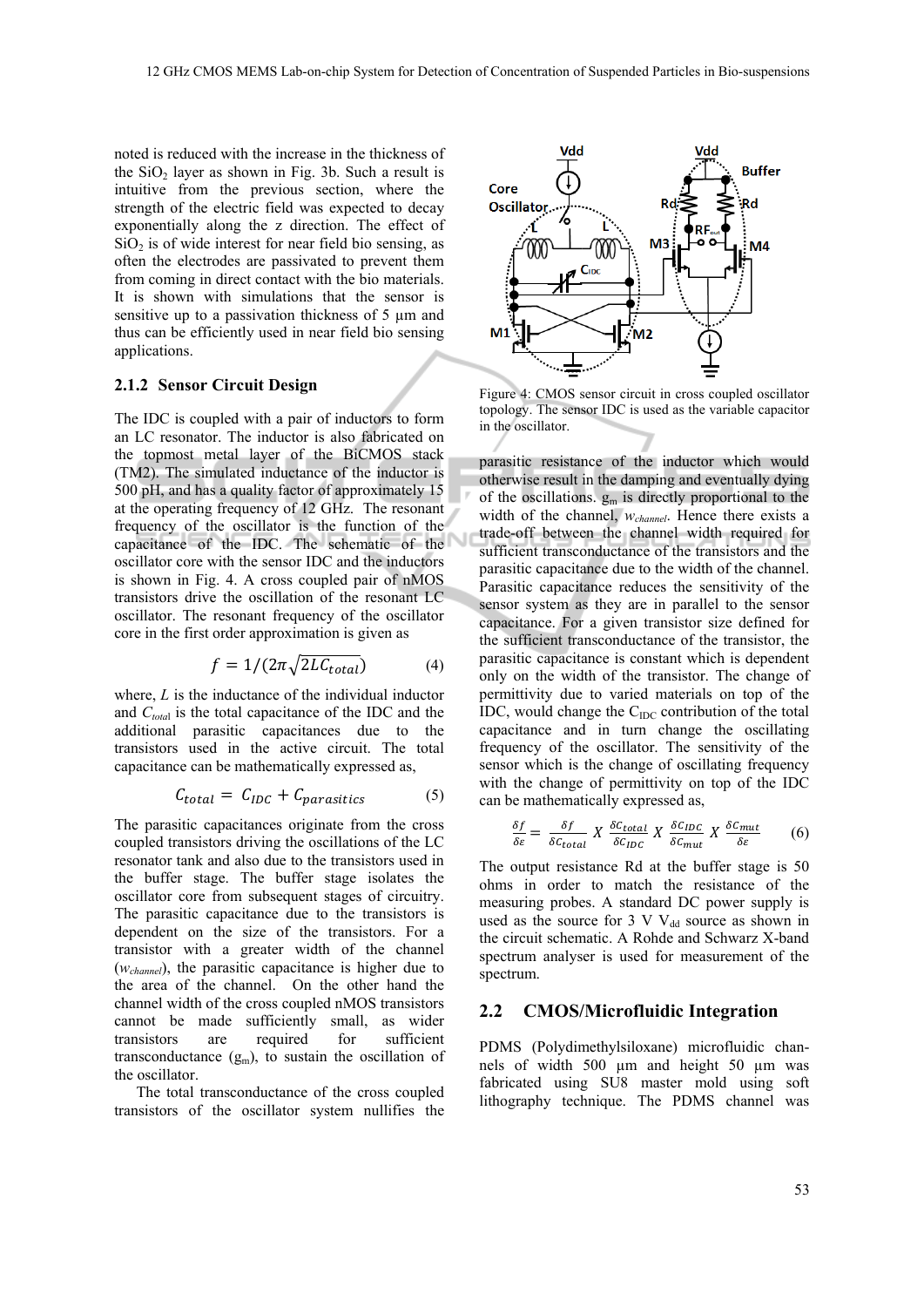further bonded to the CMOS chip using oxygen plasma bonding technique. Fig. 5 shows the schematic view of the CMOS microfluidic system.



Figure 5: Schematic of hybrid CMOS/Microfluidic dielectric sensor system. The sensor is shown on top of the BiCMOS BEOL stack. The microfluidic channel is aligned on top of the sensor.

The BiCMOS wafer was polished using CMP (Chemical Mechanical planarization) technique to obtain a planar surface for precise bonding of the PDMS microfluidic system to the chip.

The master mold was fabricated from SU8 photoresist patterned on a 4 inch silicon wafer. SU8 is most commonly used for such fabrication techniques because of the capability of producing high aspect ratio structures with it. PDMS was prepared using Sylgard 184 Silicone elastomer base (Monomer) and its curing agent (hardener). The monomer and the hardener were mixed in the ratio 10:1. Other ratios of monomer to hardener were also tried for different elasticity of the PDMS structure. However, the above combination of monomer and hardener was chosen as it gave the best bonding strength. After thorough mixing, the solution was poured on the master mould and cured at a temperature of 70°C for ninety minutes. Room temperature curing is also possible but takes a longer time of approximately a day. The obtained PDMS structure was carefully peeled off from the mold and stored in a salinized chamber.

Oxygen plasma bonding of the PDMS microfluidic channel to the CMOS chip was performed in the Reactive Ion Etching (RIE) chamber. Plasma pressure of 16 Pa was used for a time of 30 seconds with an RF power of 65 Watt. Using higher RF power reduces the bonding strength as the PDMS surface which is changed from hydrophobic to hydrophilic due to the plasma action, to enable the bonding process, is transformed back to hydrophobic with higher RF power. Careful

alignment of the channel on top of the sensor was the limiting factor of the bonding time. The bonding time was kept within one minute in order to keep the PDMS in the activated state. Fig. 6 shows the process steps of the PDMS/CMOS hybrid microfluidic system.



Figure 6: Fabrication steps of PDMS microfluidic channels and bonding to the silicon chip. The PDMS microfluidic channel is bonded to the silicon chip using oxygen plasma bonder.

# **3 RESULTS AND DISCUSSION**

The silicon chip bonded to the microfluidic system was measured in two steps. Initially microfluidic characterization of the chip was performed to check for leakage of the fluid. Leakage can often occur due to feeble bonding strength. Leakage of fluid from the microfluidic channel causes spreading of the fluid on the bond pads, thus, affecting the probes used for measurements or damaging the bond wires used for on board measurements. Therefore, once no leakage was confirmed, electrical measurements were performed on a wafer platform for stable measurements. Fig 7 shows the chip layout and the microfluidic tests after the hybrid integration of PDMS microfluidic channel. The channel is aligned on top of the sensor with the test fluid having no effect on the inductor coils.

The measurements were conducted in three steps. Calibration of the sensor was performed using organic fluids (Alcohols) of known permittivity in order to establish the sensitivity of the sensor and the detection limits.

Subsequently glucose solution was measured with varying concentration of water in the solution and finally concentration of suspended particles in acetone was measured. The measurement setup is shown in Fig. 8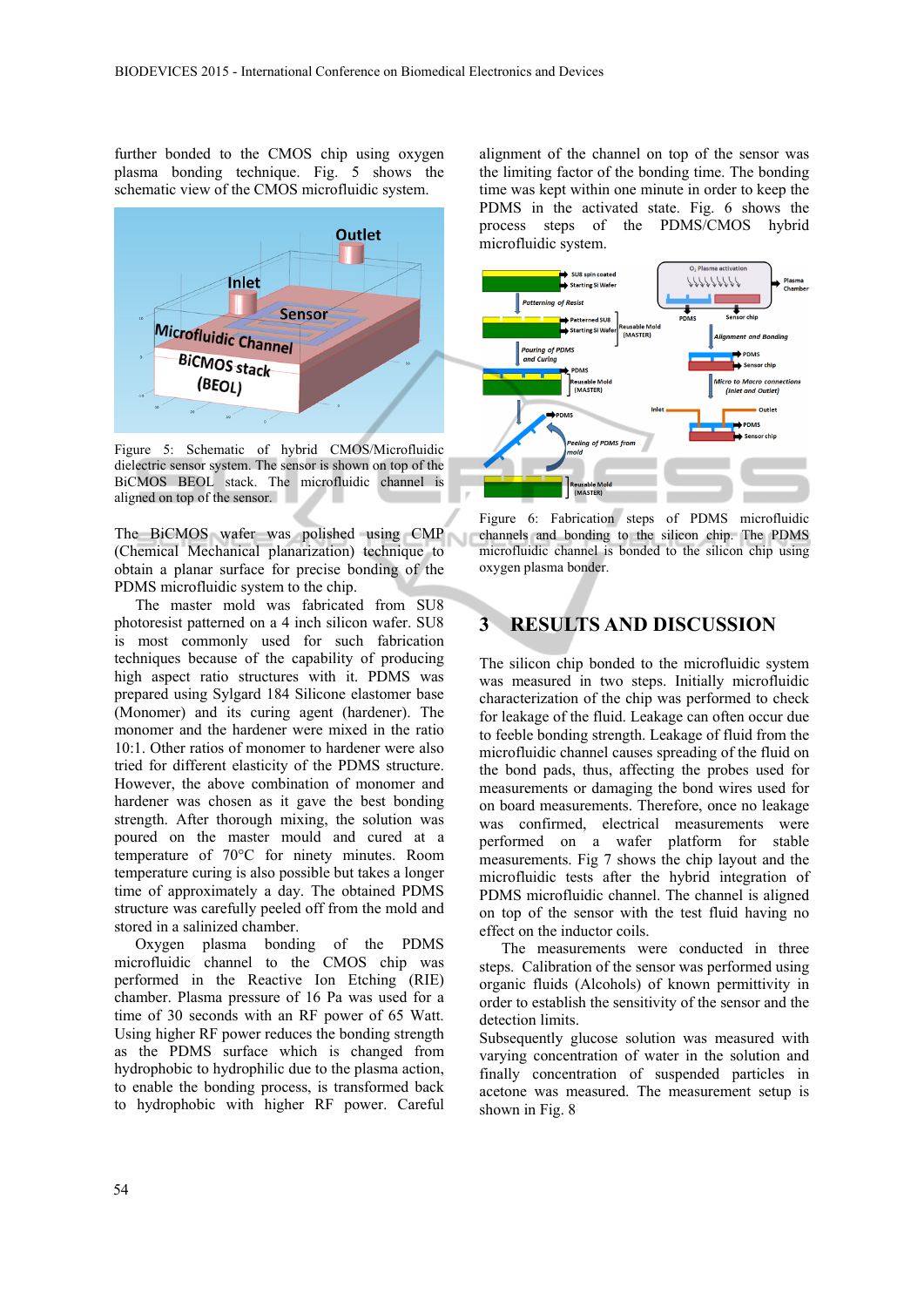

Figure 7: (a) Chip layout showing the sensors and the inductor coils. (b) Microfluidic channel with test fluid in it. The fluid flows only on top of sensor without influencing the inductors. (c) Empty microfluidic channel.



Figure 8: Measurement setup for the CMOS microfluidic system. The measurement is performed on the wafer station, shown in panel a. A DC power supply and a spectrum analyser is needed for measurement. Panel b shows the chip with the probes used for the measurement.

#### **3.1 Calibration**

The CMOS chips were characterized electrically prior to microfluidic experiments. The current drawn by the chip was 12 mA at an operating voltage of 3 V. The oscillating frequency was measured to be 12.32 GHz with an output power of -5 dBm. Further characterization of the chip was performed after plasma bonding of the PDMS microfluidic channel

with the chip. The DC operating values of the chip remained unaltered, while the oscillating frequency was measured to be 12.20 GHz. The 100 MHz shift of the oscillating frequency was accounted for the influence of the PDMS on the inductor coils used in the design of the oscillator. This resonant frequency served as the reference for further measurements, as the microfluidic channel was empty.

The variation of oscillating frequency of the dielectric sensor with materials of different permittivities was characterized by using organic fluids in the microfluidic system. A downshift of oscillating frequency was observed with increasing permittivity of the organic fluids, in this case alcohols. Fig. 9 shows the variation of the resonant frequency for different alcohols. At 12 GHz isopropanol and ethanol have almost the same permittivity ( $E = 3.8 - 4.2$ ), as shown by Belrhiti et al (2012) and can be seen in the frequency output plot to be close to each other.



Figure 9: Calibration of sensor with organic fluids. Four different alcohols with different permittivites at 12 GHz were measured.

It is also noted that although the static permittivity of methanol is higher than the static permittivity of acetone, at 12 GHz, the permittivity of methanol is less than the permittivity of acetone described by Kung et al (1997) and the corresponding shift of resonant frequency shows the same.

Sensitivity of 100 MHz/permittivity was observed with the measurements performed with the organic alcohols. In order to estimate the measurement reproducibility microfluidic channels were bonded to five different sensor chips from the same wafer. Maximum frequency variation of 4 MHz was observed for same measurements and was negligible compared to the sensitivity of the sensor. The detection limit of the sensor can also be estimated with the measurement of isopropanol and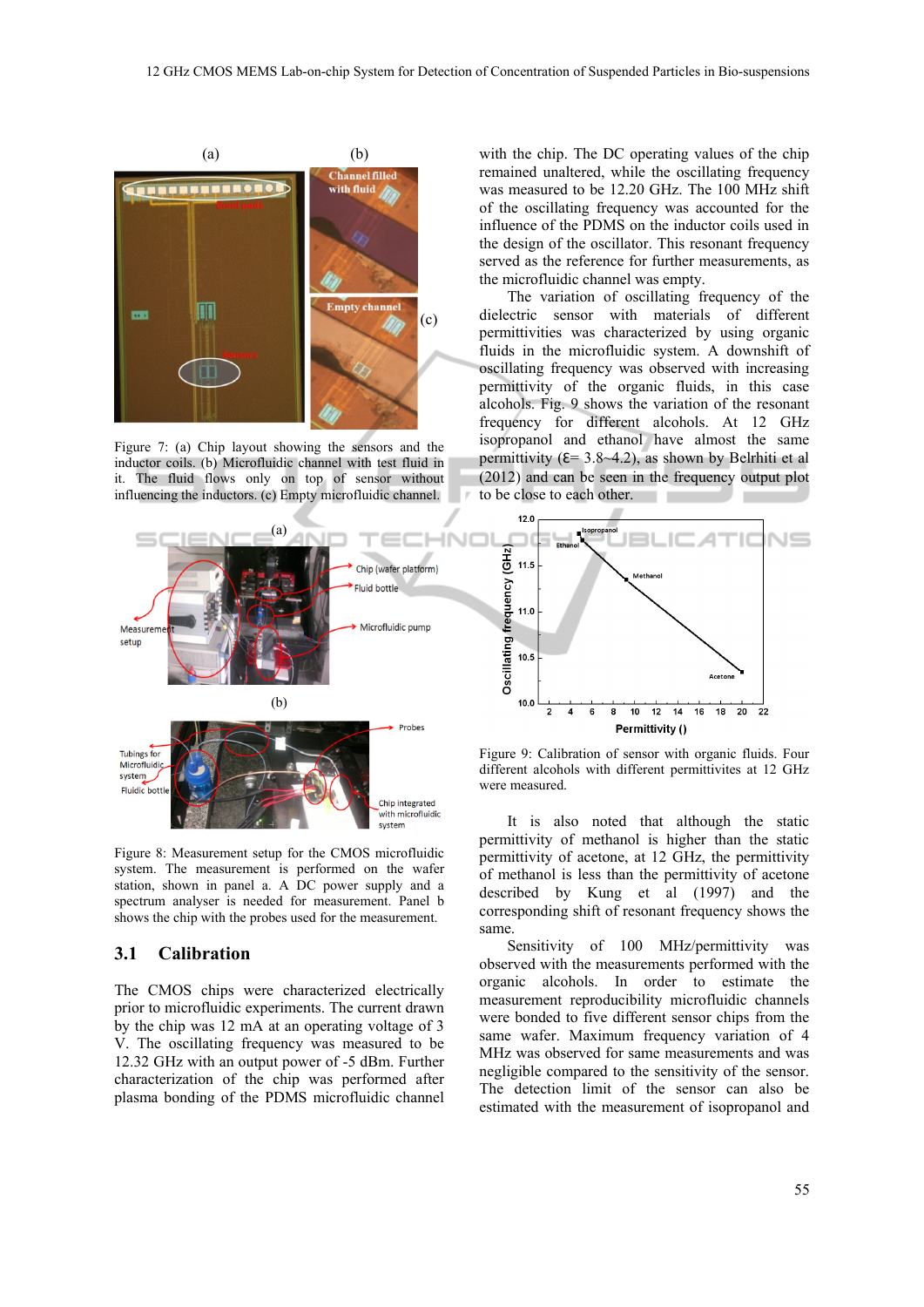IN

ethanol. The alcohols have a permittivity difference of 0.7 at 12 GHz and still show a considerable frequency shift as shown in Fig. 9.

#### **3.2 Glucose Solution Measurement**

The CMOS/microfluidic system was then used to study the effect of water in a homogeneous glucose solution. The variation of resonant frequency with different concentration of water depicts the variation of permittivity of the glucose solution with water content. Fig 10 shows the downshift of resonant frequency of the oscillator with increasing water content. Pure glucose solution has a permittivity of 8 at 12 GHz given by Meriakri et al (2006). The corresponding oscillating frequency is measured to be 11.52 GHz. This is close to the value measured for methanol  $(E= 9.2)$  during calibration. The obtained results can be extended to determine permittivity of the glucose solution with different concentration of water.



Figure 10**:** Measurement of water content in glucose solution using the dielectric sensor. The oscillating frequency down-shifts with increasing water content.

This can be related to the high permittivity of water at 12 GHz  $(E = 45)$ . With increasing water content the permittivity of the overall solution increases. The downshift of the oscillating frequency indicates an increase in permittivity with increasing concentration of water in the glucose solution. Every 10% increase in the water content shows a frequency down-shift of 250 MHz, which indicates a permittivity increase of approximately 2.5.

### **3.3 Micro-beads Measurement**

Concentration of suspended particles in a bio suspension was emulated with micro-beads in acetone. Acetone was chosen as it showed the highest frequency shift during calibration of the

sensor. The influence of micro-beads or particles in a solution can be understood by the hindrance of molecular motion given by the Stokes-Einstein Debye equation described by Basey-Fisher et al (2011). From the mathematical relation it can be understood that the characteristic Debye relaxation time increases or the characteristic frequency reduces with increasing concentration of particles in a suspension. In the higher GHz region where γ dispersion is predominant, the increase in particle concentration reduces the permittivity of the solution. In our measurement system we used microbeads of diameter 10 um in different concentrations in a fixed volume of acetone 2 ml. The beads were thoroughly mixed in order to prepare a homogeneous solution.



Figure 11: Measurement of micro-beads in acetone using the dielectric sensor. The oscillating frequency up-shifts with increasing concentration of beads.

Fig. 11 shows the variation of the oscillating frequency with increasing concentration of microbeads. This is because the microfluidic channel is completely filled with the beads after a certain concentration of beads. This is shown in Fig. 12



Figure 12: Fluorescent marked micro-beads showing the microfluidic channel being completely filled with the beads.